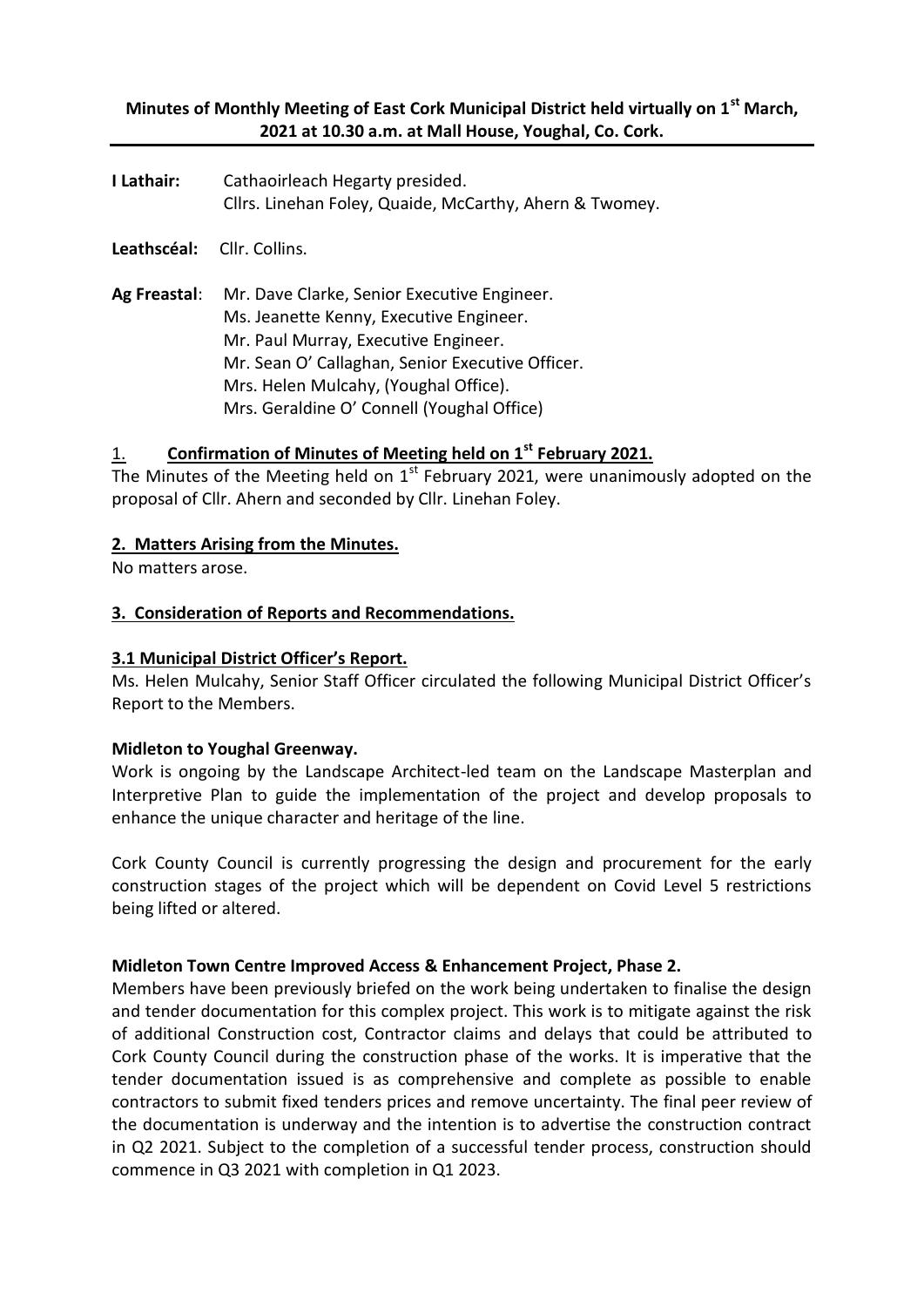## **Front Strand Public Convenience & Lifeguard Facility.**

Construction tenders have been received and are currently being assessed.

## **Youghal RRDF Application (Courthouse) – and Public Realm.**

Regeneration of the Town Centre through public realm renewal and the development of a future vision for the discussed former Courthouse. This funding also provided for the acquisition of the former soup kitchen property which has now been completed.

The Stage 1 Report on the redevelopment of the former Courthouse building incorporating the adjoining discussed shed has been finalised and will now move on to detailed design and planning. The redevelopment will provide a new lease of life for two unused buildings.

The main concept for the refurbished building is a permanent exhibition of a unique collection of household items of historical and social importance spanning the century 1850 to 1950. This collection has been acquired by the Council.

Commencement on the design and planning of the public realm element of the project has commenced.

#### **Town & Village Renewal Scheme, 2020.**

Glenbower Wood.

An application for funding to facilitate the replacement of 3 no. footbridges in Glenbower Wood, Killeagh, was successful and the Department allocated €36,000 to this Project. The Council is liaising with the Community and the procurement of the works will commence as soon as construction restrictions as a result of Covid 19 are lifted.

Town & Village Renewal Scheme 2020 Accelerated Measures in Response to Covid-19

# **Old Bridewell Gaol, Youghal**

The Council was successful and received a grant of €38,000 for a joint Cork County Council, Youghal Tidy Towns and Tesco Youghal proposal to develop a community garden at the Old Bridewell Gaol, Mill Road, Youghal. The project will consist of a gated community garden including an urban orchard, raised beds, seating and courtyard. Detailed design complete, Invitations for tender have issued. Work will commence as soon as restrictions on construction works are lifted.

#### **Castlemartyr.**

A grant of €25,000 was approved to part fund the development of a linear walkway from Castlemartyr village along the Ladysbridge road to the entrance to Castlemartyr Resort. This project will be undertaken as part of the Village Enhancement Scheme for 2020. A detailed design is currently being drawn up.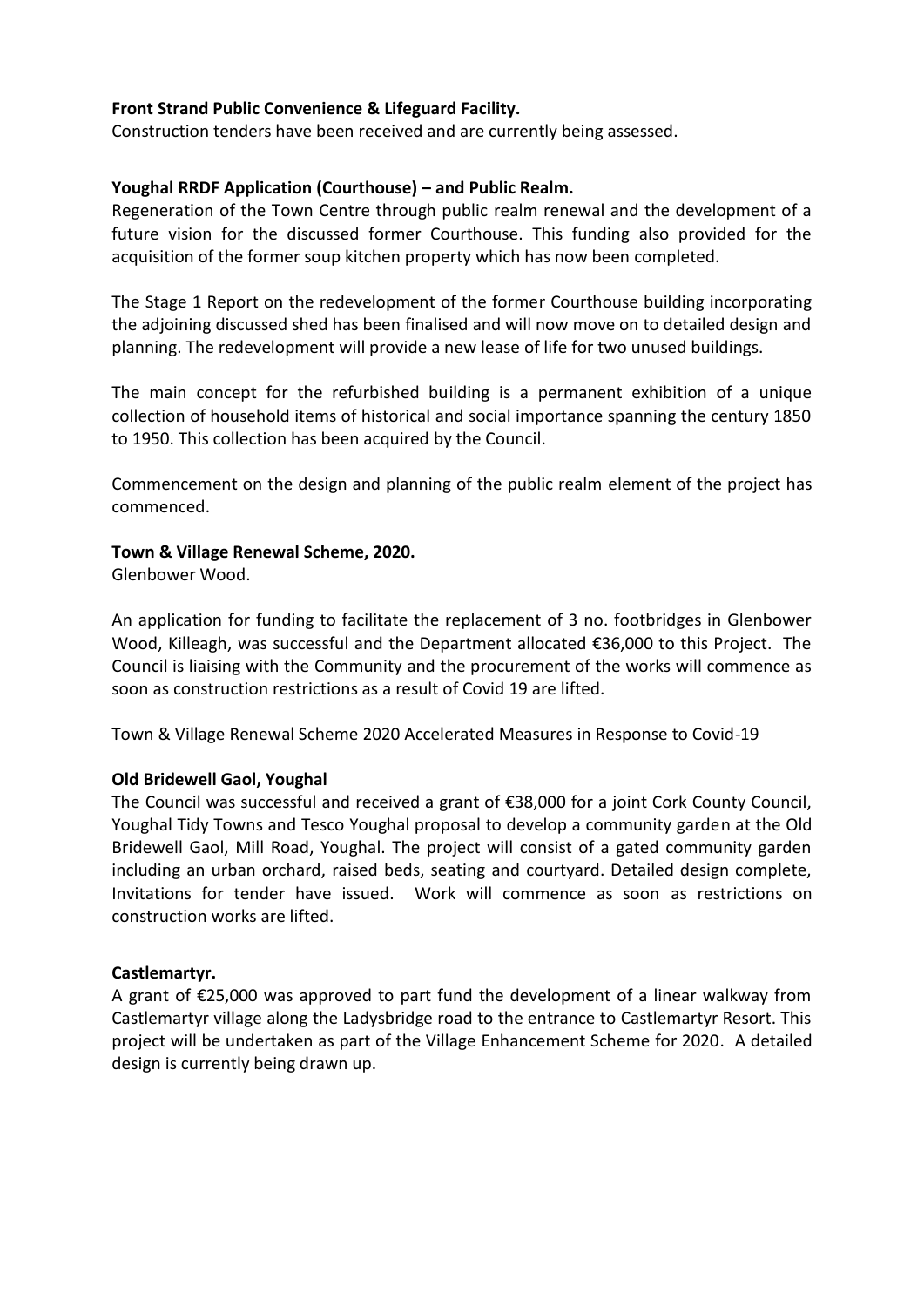#### **Pontoon Walkway**

"The widening of the existing narrow pontoon bridge and alterations to the pathway surface approaching it is now complete and the path re-opened. The public lighting along the Pontoon walk was switched on Thursday 18th February and is now operational. The landscaping contractor is continuing work on site and will do so for approximately two further weeks. This work can be done with minimal disruption to the users of the path. The completion of works on the Kennedy Park side, ducting and public lighting, will take place in the coming weeks with minimal disruption to the users of the path.

The road crossing and new path connection at the Dwyer's Road pumping station to the Gaelscoil road will be undertaken over the coming weeks. Airtricity will be completing the public lighting of the "Ballyannon Woodland Amenity Walk" from Bailick Road to Dwyer's road. They are waiting on the delivery of poles and lanterns."

## **Phase 2 Of Youghal Boardwalk**

Members will be aware of the significant progress made on Phase 2 of the Boardwalk from Claycastle to Redbarn, which has been the subject of very positive comment. Works have ceased in accordance with the Level 5 requirements. There is approx. 6 weeks work left to complete the project which will commence when the current restrictions are lifted/amended.

Outdoor Recreation Infrastructure Scheme.

This Municipal District submitted two applications for funding:-

Measure 1 – Pathway to Whitebay beach, Roches Point. This application was successful and €20,000 was awarded.

Measure 2 – Peoples Path, Whitegate/Rostellan: An application for works costing €223,000 has been submitted. The successful projects have yet to be announced. I will keep members updated.

# **Village Enhancement Scheme 2021**

Members are aware that this is a Council funded scheme aimed at enhancement in the key villages in the Municipal District. The value of the works cannot exceed  $$68,500$ . Members can also include villages from 2021.

2017 Key Village Cloyne – Community Car Park

2018 Key Village Whitegate/Aghada – Enhancements to village green area. Funding set aside for works to be undertaken post Irish Water works.

2019 Key Village Killeagh – Community Car Park

2020 Key Village Castlemartyr – amenity walkway from village to Resort Hotel / Forestry Area.

The Villages in the Municipal District are Mogeely, Dungourney, Ladysbridge, Ballymacoda, Shanagarry/Garryvoe, Saleen, Ballycotton and Churchtown South.

Member can submit proposals for consideration to the Municipal District Officer.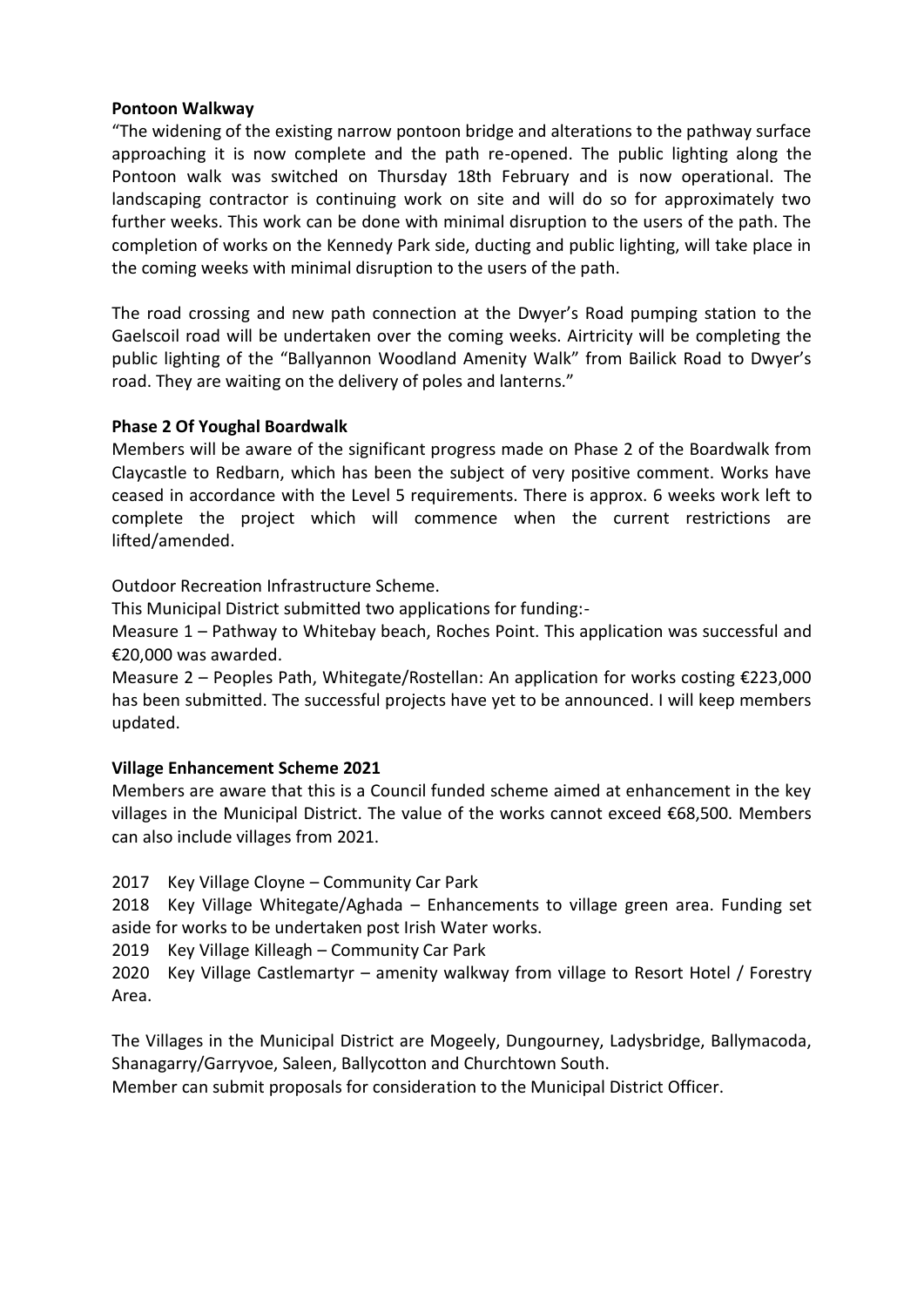## **Pride of Place 2021**

This year there is a new Category, Community Resilience; this category is for 'Communities who have demonstrated extraordinary resilience in the face of adversity. For example, their response to COVID-19: natural disasters (such as floods, storms, coastal erosion and landslides), closure of major business in area; rural population loss etc.".

There is also an additional prize in relation to climate action, it is not a separate category but is a cross cutting theme of all categories. In order to award this additional prize for excellence in climate action, groups will be asked to complete a question in the detailed submission form demonstrating their actions/activities/initiatives relating to climate action.

I would draw your attention to the requirements for a summary of no more than **160 words in the 3<sup>rd</sup> person**, and the size required for the photographs – please note if the photograph submitted is not of the correct size/quality, the Council logo will be used instead.

This item was marked as read.

## **3.2 Disposal of Land at Ashe Street, Youghal :**

Before notice is given to the Members of Cork County Council in relation to the proposed disposal of property in East Cork the matter is brought to the attention of the Members for the East Cork Municipal District for their consideration. Details are set out in the attached draft notice.

| Situation:                            | Disposal of Land at Ashe Street, Youghal, Co. Cork.                                 |
|---------------------------------------|-------------------------------------------------------------------------------------|
| Area:                                 | 0.2065 acres/0.0836 hectares.                                                       |
| From Whom Acquired:                   | Record not available.                                                               |
| To Whom It Is Proposed<br>To Dispose: | John Cahill & Siobhan Cahill, Montmorenci House, Ashe Street,<br>Youghal, Co. Cork. |
| Consideration:                        | €2,000                                                                              |

On the proposal of Cllr. Linehan Foley which was seconded by Cllr. Ahern the Members had no objection to the proposal.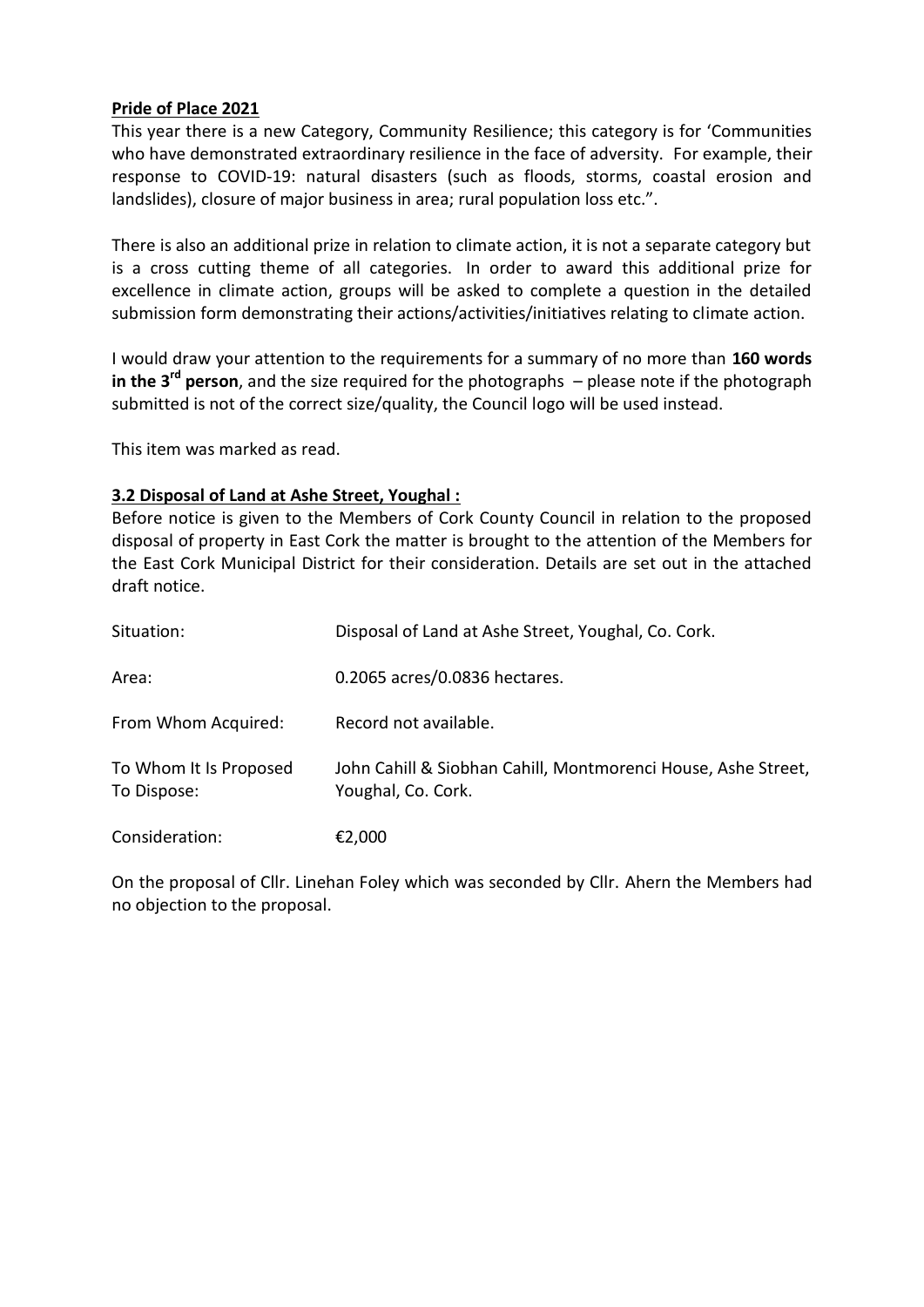# **3.3 Disposal of Land at Ballyvergan West, Youghal :**

Before notice is given to the Members of Cork County Council in relation to the proposed disposal of property in East Cork the matter is brought to the attention of the Members for the East Cork Municipal District for their consideration. Details are set out in the attached draft notice.

| Situation:                            | Disposal of Land at Ballyvergan West, Youghal, Co. Cork.               |  |  |  |  |
|---------------------------------------|------------------------------------------------------------------------|--|--|--|--|
| From Whom Acquired:                   | Land acquired as part of acquisitions to facilitate Youghal<br>Bypass. |  |  |  |  |
| To Whom It Is Proposed<br>To Dispose: | John Dalton, Ballyvergan West, Youghal, Co. Cork.                      |  |  |  |  |
| Consideration:                        | €1 plus discharge of Council's costs.                                  |  |  |  |  |

On the proposal of Cllr. Linehan Foley which was seconded by Cllr. Hegarty the Members had no objection to the proposal.

# **3.4 Proposal for Virtual Celebrations for St. Patrick's Day.**

Cllr. Linehan Foley asked if the Town Hall and Clock Gate Tower, Youghal were being lit up green as part of the celebrations.

Ms. Helen Mulcahy, A/Municipal District Officer informed the Members that both the Town Hall and Clock Gate Tower, Youghal were being lit up green as part of the celebrations, however she is not aware of any proposals for Midleton.

Mr. Seán O' Callaghan, Senior Executive Officer suggested that the Library Building in Midleton be lit up also and requested that Helen follow this up on this matter with the County Librarian.

Cllr. Ahern asked if was possible to include the Courthouse Building.

Cllr. Hegarty stated that this proposal was noted.

#### **3.5 Pride of Place 2021.**

Ms. Helen Mulcahy, A/Municipal District Officer circulated Pride of Place Nomination Forms for 2021to the Members for their consideration.

# **3.6 East Cork MD Regional & Local Roads (Restoration Improvement & Restoration Maintenance) Programme 2021.**

Mr. Dave Clarke, Senior Executive Engineer circulated the following East Cork MD Regional & Local Roads (Restoration Improvement & Restoration Maintenance) Programme 2021 to the Members.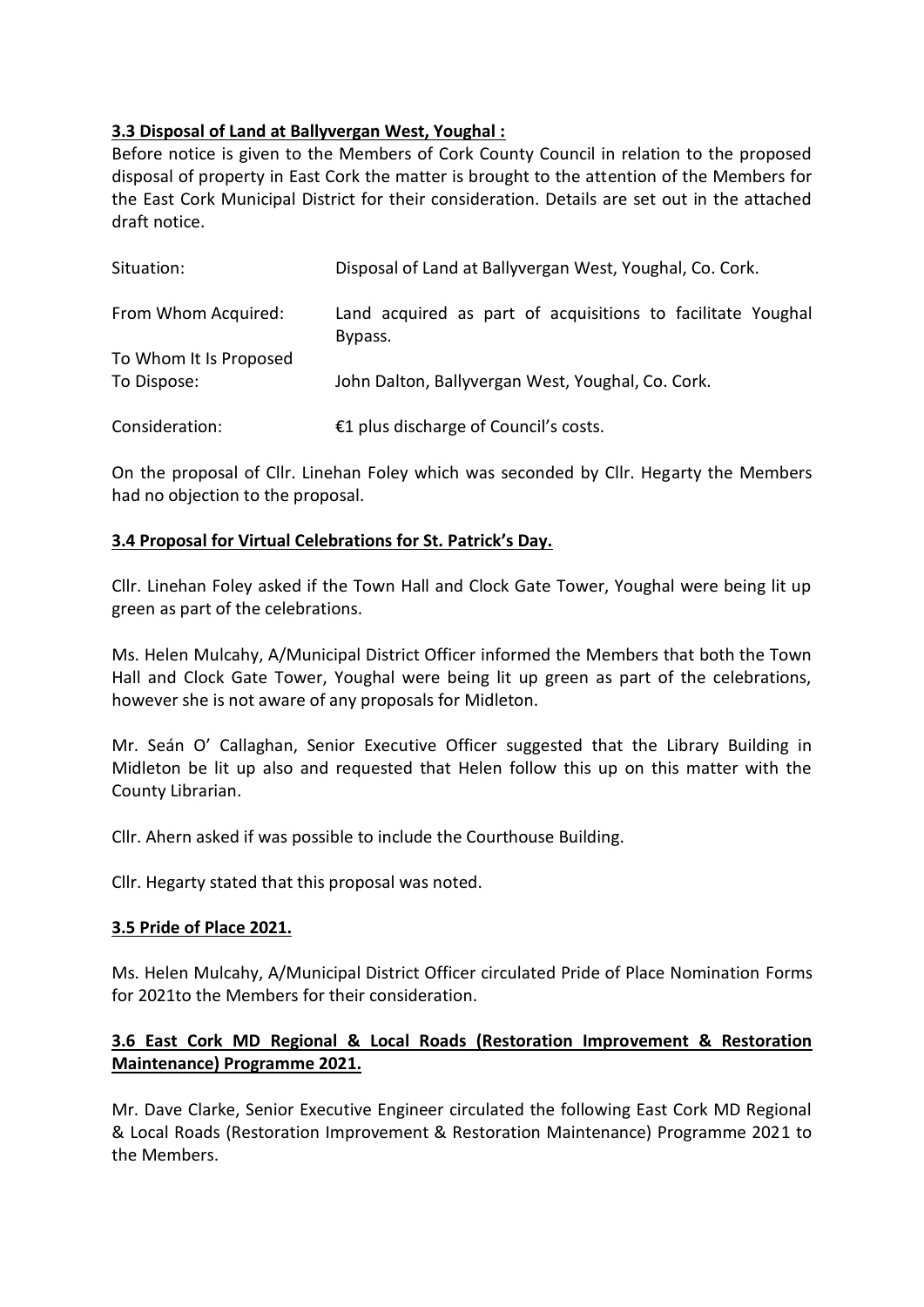| <b>Funding</b><br>Grant<br><b>Category</b> | Project<br><b>Number</b> | <b>Road</b><br><b>Class</b> | <b>Road Number</b>                        | Road Name and<br><b>Townland</b><br><b>or</b><br><b>Name</b>           | Length of<br>Work (m) | <b>Estimated</b><br><b>Cost of Work</b><br>€ |
|--------------------------------------------|--------------------------|-----------------------------|-------------------------------------------|------------------------------------------------------------------------|-----------------------|----------------------------------------------|
| Restoration<br>Maintenance                 | RM <sub>1</sub>          | LP                          | L3602                                     | East Cork $-$ L-3602<br>(part) Kearney's X<br>to Moanbaun              | 2233                  | €65,317.50                                   |
| Restoration<br>Maintenance                 | RM <sub>2</sub>          | LS.                         | L-7609                                    | East Cork - L-7609<br>Pigeonhill<br>to<br><b>Brodericks Cross</b>      | 2515                  | €56,587.00                                   |
| Restoration<br>Maintenance                 | RM <sub>3</sub>          | <b>LP</b>                   | L-3604-0                                  | East Cork $-$ L-3604<br>(Leamlara<br>to<br>Condonstown                 | 1480                  | €33,300.00                                   |
| Restoration<br>Maintenance                 | RM <sub>4</sub>          | LP                          | L-3601                                    | East Cork $-$ L3601<br>(part) at Rathgire                              | 3005                  | €74,374.00                                   |
| Restoration<br>Maintenance                 | RM <sub>5</sub>          | $\mathsf{R}$                | R-627                                     | East Cork $-$ R627<br>(part)<br>Donnickmore<br>to<br>Murleys X         | 5047                  | €180,433.00                                  |
| Restoration<br>Maintenance                 | RM <sub>6</sub>          | LS.                         | L-7804                                    | East Cork $-$ L7804<br>(part)<br>Ballyknockane                         | 2911                  | €52,397.00                                   |
| Restoration<br>Maintenance                 | RM <sub>7</sub>          | LS.                         | L-7803                                    | East Cork $-$ L7803<br>Kilnafurry                                      | 1281                  | €23,058.00                                   |
| Restoration<br>Maintenance                 | RM <sub>8</sub>          | LP                          | L-3814                                    | East Cork - L3814<br>(part) Redbarn                                    | 1125                  | €27,846.00                                   |
| Restoration<br>Maintenance                 | RM <sub>9</sub>          | LS                          | L-7861                                    | East Cork - L-7861<br>Pilmore Road                                     | 1524                  | €34,290.00                                   |
| Restoration<br>Maintenance                 | <b>RM 10</b>             | LP                          | L-3816                                    | East Cork $-$ L-3816<br>(part)<br>Ballymacoda<br>to<br>Knockadoon Road | 1065                  | €28,755.00                                   |
| Restoration<br>Maintenance                 | <b>RM 11</b>             | LP, LS                      | L-3630                                    | East Cork $-$ L3630<br>Stacks Cross to<br>Knockasturkeen               | 1702                  | €38,295.00                                   |
| Restoration<br>Maintenance                 | RM 12                    | LP.                         | L-3818                                    | East Cork – L3818<br>(part) Ballyrussell<br>to Loughane                | 2600                  | €58,500.00                                   |
| Restoration<br>Maintenance                 | <b>RM 13</b>             | LS.                         | L-7683                                    | East Cork $-$ L7663<br>(part)<br>Monagoul<br>to Ballyduff              | 1800                  | €40,500.00                                   |
| Restoration<br>Maintenance                 | <b>RM 14</b>             | LP                          | L-3642                                    | East Cork $-$ L3642<br>(part) Ballyvaloon                              | 705                   | €15,863.00                                   |
| Restoration<br>Maintenance                 | <b>RM 15</b>             | R                           | R-630                                     | East Cork $-$ R630<br>Whitewell<br>to<br>Rostellan<br>Shanagarry       | 2267                  | €81,048.00                                   |
|                                            |                          |                             | <b>RESTORATION MAINTENANCE SUBTOTAL =</b> |                                                                        |                       | €810,564.00                                  |
| Restoration<br>Improvement                 | <b>RI1</b>               | LP                          | L-3601                                    | East Cork $-$ L3601<br>Monaleen                                        | 1658                  | €220,000.00                                  |
| Restoration<br>Improvement                 | RI <sub>2</sub>          | LS.                         | L-7834                                    | East Cork - L7834<br>Coolcap                                           | 1906                  | €213,750.00                                  |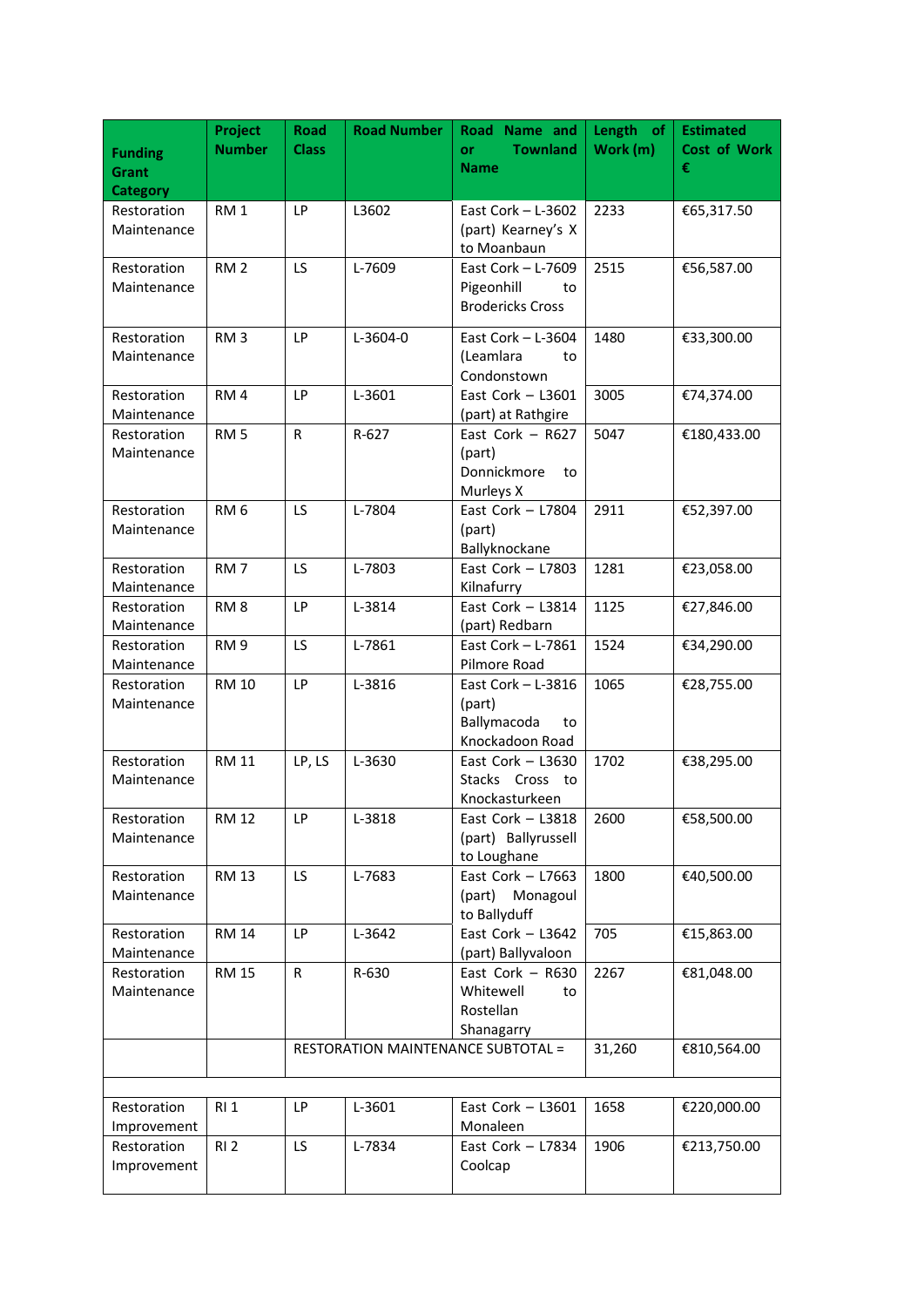| Restoration | RI <sub>3</sub> | LT                      | L-38061 | Cork<br>East                       | 400    | €48,000.00    |
|-------------|-----------------|-------------------------|---------|------------------------------------|--------|---------------|
| Improvement |                 |                         |         | L38061<br>(part)                   |        |               |
|             |                 |                         |         | High<br>Road                       |        |               |
|             |                 |                         |         | Killeagh                           |        |               |
| Restoration | RI4             | LS                      | L-7839  | East Cork $-$ L7839                | 800    | €90,000.00    |
| Improvement |                 |                         |         | Dishane                            |        |               |
| Restoration | RI <sub>5</sub> | LS                      | L-7828  | East Cork - L7828                  | 1491   | €150,000.00   |
| Improvement |                 |                         |         | Ballyglavin                        |        |               |
| Restoration | RI <sub>6</sub> | LS                      | L-9509  | East Cork $-$ L9509                | 80     | €27,000.00    |
| Improvement |                 |                         |         | (part) Sweetfield                  |        |               |
|             |                 |                         |         | Estate                             |        |               |
| Restoration | RI <sub>7</sub> | LP                      | L-3813  | East Cork - L3813                  | 1387   | €175,000.00   |
| Improvement |                 |                         |         | Beanfield<br>Cross                 |        |               |
|             |                 |                         |         | towards Gortroe                    |        |               |
| Restoration | RI <sub>8</sub> | LP                      | L-38165 | East Cork $-$ L3816                | 1400   | €173,096.00   |
| Improvement |                 |                         |         | (part)                             |        |               |
|             |                 |                         |         | Knockadoon                         |        |               |
| Restoration | RI <sub>9</sub> | $\mathsf{R}$            | R-633   | East Cork - R633                   | 2000   | €498,000.00   |
| Improvement |                 |                         |         | Lisquinlan                         |        |               |
| Restoration | <b>RI 10</b>    | $\mathsf{R}$            | R-629   | East Cork - R629                   | 306    | €84,000.00    |
| Improvement |                 |                         |         | Approach<br>to                     |        |               |
|             |                 |                         |         | Ballycotton                        |        |               |
| Restoration | <b>RI 11</b>    | LP                      | L-3642  | East Cork $-$ L3642                | 931    | €182,875.00   |
| Improvement |                 |                         |         | Ballyvaloon                        |        |               |
| Restoration | <b>RI 12</b>    | LP                      | L-3630  | East Cork $-$ L3620                | 1850   | €273,000.00   |
| Improvement |                 |                         |         | Stacks X to R629                   |        |               |
|             |                 |                         |         | Ballymaloe                         |        |               |
| Restoration | <b>RI 13</b>    | LP                      | L-3809  | East Cork $-$ L3809                | 2000   | €540,000.00   |
| Improvement |                 |                         |         | Kilmountain X to                   |        |               |
|             |                 |                         |         | Mogeely                            |        |               |
| Restoration | <b>RI 14</b>    | LP                      | L-3628  | East Cork $-$ L3628                | 210    | €71,500.00    |
| Improvement |                 |                         |         | Whiterock (part)+                  |        |               |
|             |                 |                         |         | <b>Thades Cross</b>                |        |               |
| Restoration | <b>RI 15</b>    | LP                      | L-3626  | East Cork $-$ L3626                | 850    | €84,150.00    |
| Improvement |                 |                         |         | 'Rocky Road' at                    |        |               |
|             |                 |                         |         | Copperingerstown                   |        |               |
| Restoration | RI 16           | LS                      | L-7650  | East Cork - L7650                  | 1299   | €128,700.00   |
| Improvement |                 |                         |         | Carrigagour                        |        |               |
| Restoration | <b>RI 17</b>    | R                       | R-630   | East Cork - R630                   | 672    | €208,000.00   |
| Improvement |                 |                         |         | Loughatalia<br>to                  |        |               |
|             |                 |                         |         | Rosehill                           |        |               |
| Restoration | <b>RI 18</b>    | LS                      | L-9402  | East Cork - L9402                  | 156    | €50,400.00    |
| Improvement |                 |                         |         | Park<br>Street                     |        |               |
|             |                 |                         |         | Midleton                           |        |               |
|             |                 |                         |         | RESTORATION IMPROVEMENT SUBTOTAL = | 19,396 | €3,217,471.00 |
|             |                 | TOTAL ROADS PROGRAMME = |         |                                    |        | €4,028,035.00 |

Cllr. Hegarty welcomed this report and thanked the Senior Executive Engineer for same.

Cllr. Hegarty raised the issue of a discharge pipe which was laid on the road from Mogeely to Rathcoursey and asked if contractors who are responsible for carrying out these works should be responsible for the relaying of the roads.

Mr. Dave Clarke. Senior Executive Engineer that these works are not due to commence until late summer and stated that contractors liability here had expired.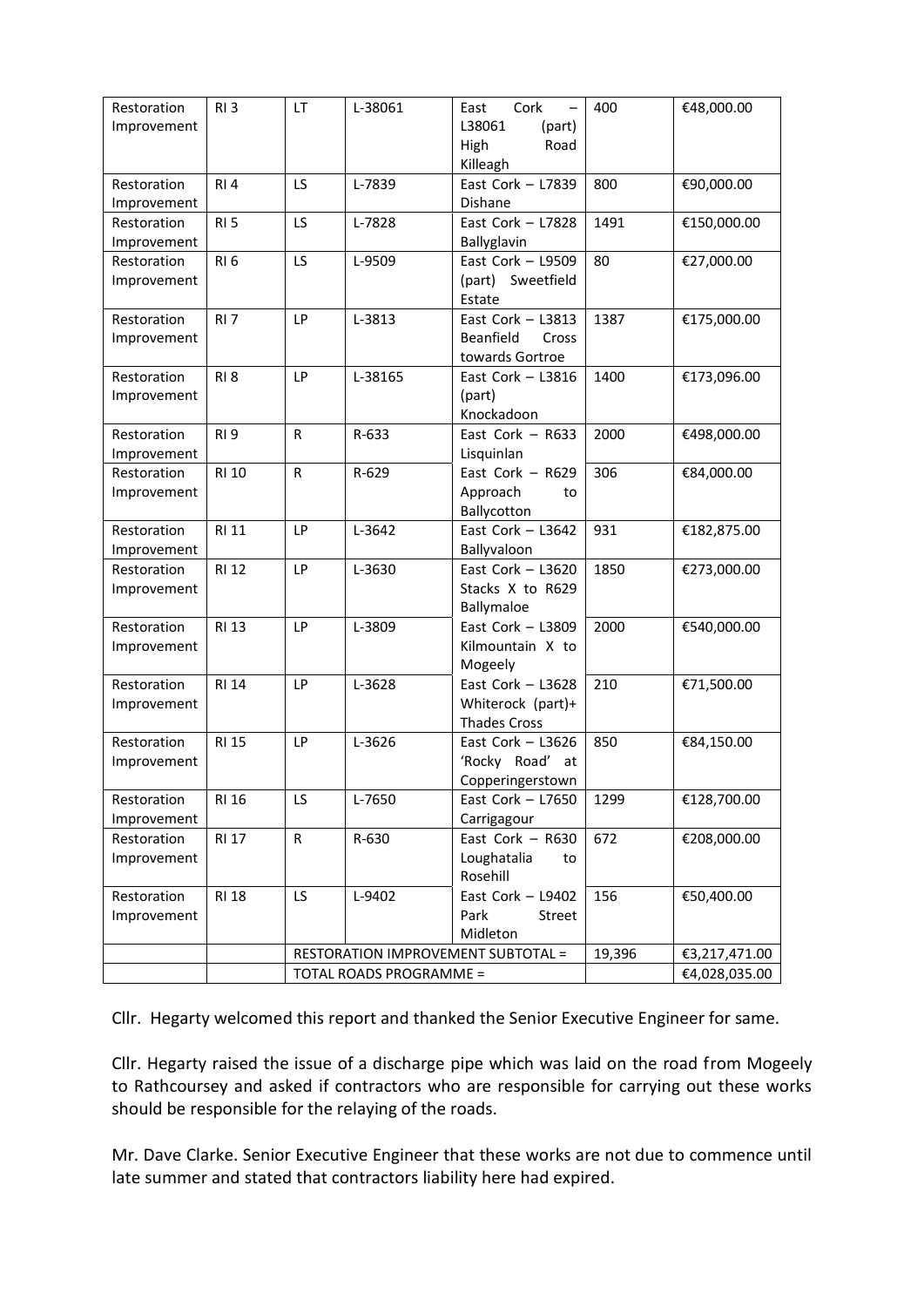Cllr. Twomey thanked the Engineer for his report and stated that she is delighted to see the Rocky Road on the list.

Cllr. Twomey asked if there was any update on works commencing at the junction of Hyde's Park.

Mr. Dave Clarke, Senior Executive Engineer informed the Members that these works will commence shortly.

Cllr. Linehan Foley welcomed the works due to take place at Sweetfield Estate and also at Beanfield Cross to Gortroe.

Cllr. Linehan Foley asked where the L3816 at Knockadoon was situated. The Engineer informed the Members that it is on the main Ballymacoda to Knockadoon Road.

Cllr. Linehan Foley thanked Dave, Michael Lucey and Paul Murray on the installation of the pedestrian crossings in Youghal at both the Credit Union and the Fire Station which she stated have made a huge impact on traffic calming at these locations.

On the proposal of Cllr. Linehan Foley which was seconded by Cllr. Twomey the Members unanimously adopted the East Cork MD Regional & Local Roads (Restoration Improvement & Restoration Maintenance) Programme 2020.

# **3.7 East Cork MD Regional & Local Roads Safety Improvement Works Programme 2021.**

Mr. Dave Clarke, Senior Executive Engineer circulated the following East Cork MD Regional & Local Roads Safety Improvement Works Programme 2021 to the Members.

| Project<br>#   | Location                           | Road #        | <b>Type of Works</b>                                                                                                                                                  | <b>Estimate</b><br>Cost<br>d<br>$(\widehat{\epsilon})$ | <b>Status</b>                                                          |
|----------------|------------------------------------|---------------|-----------------------------------------------------------------------------------------------------------------------------------------------------------------------|--------------------------------------------------------|------------------------------------------------------------------------|
| 1              | Hill,<br>Ardnabourkey<br>Whitegate | L3647         | Setback ditch and<br>provide footpath<br>to connect Glebe<br>Manor<br>Housing<br>to village<br>Estate<br>and improve line<br>of sight. Works will<br>include lighting | €20,000                                                | Land acquisition<br>progressing.<br>Preliminary<br>Design<br>Completed |
| $\overline{2}$ | Ashe Street, Youghal               | L9517         |                                                                                                                                                                       | €35,000                                                | Preliminary<br>At<br>Design Stage                                      |
| 3              | The Rock Junction,<br>Midleton     | R908/R<br>630 | Traffic<br>calming<br>and<br>measures<br>improved<br>pedestrian<br>crossings.                                                                                         | €30,000                                                | Preliminary<br>At<br>Design Stage                                      |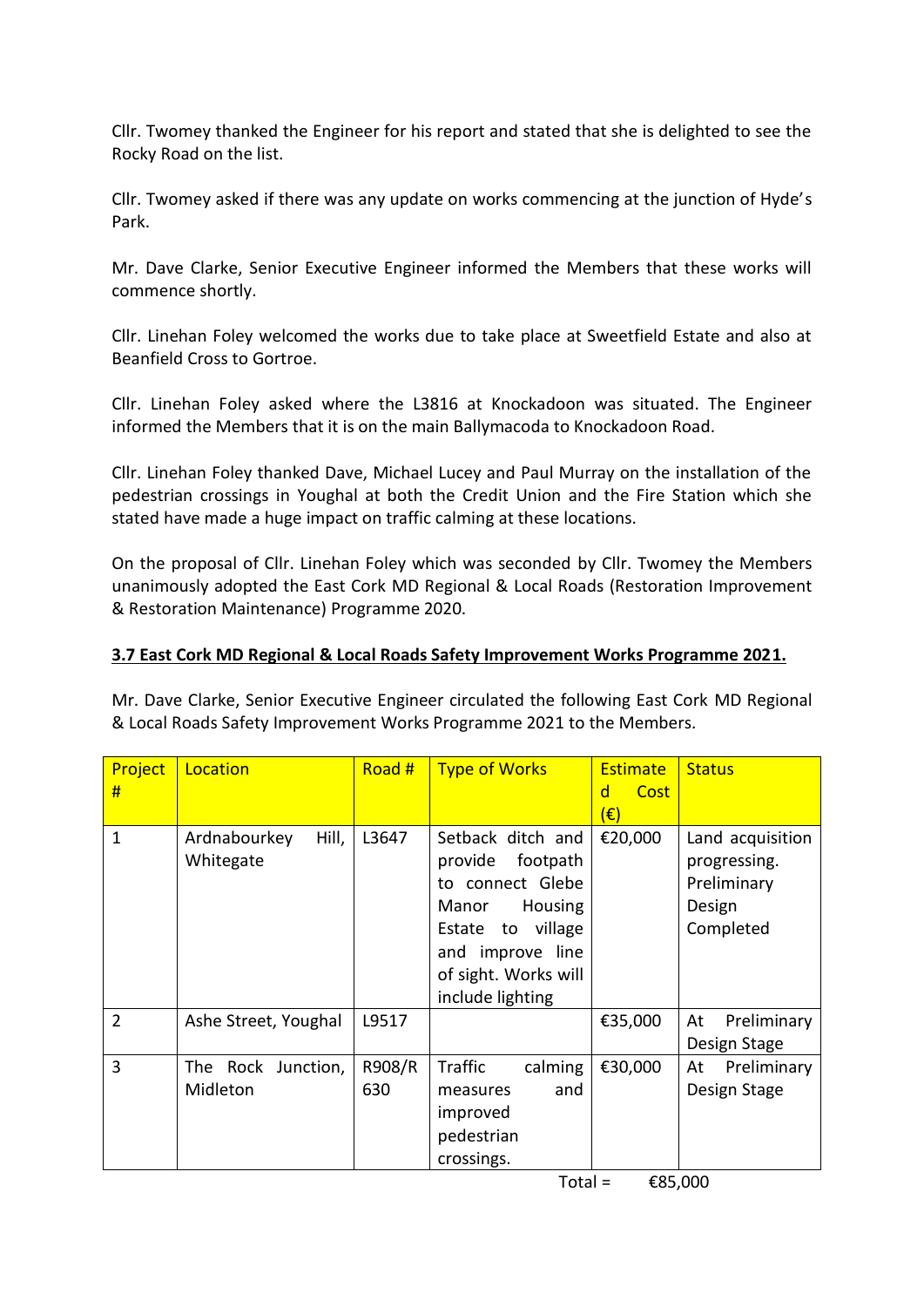\*The East Cork Municipal District Regional and Local Roads Safety Improvement Works 2021 consists of 3 projects with an estimated cost of €85,000.

\*The Safety Improvement Works Programme is funded by a grant from the Department of Tourism.

Cllr. McCarthy thanked the Senior Executive Engineer for his report and stated that the works at Glebe Manor Housing Estate are hugely welcomed and will be of great benefit to the residents of this estate.

Cllr. McCarthy also welcomed the works at the Rock Junction which she stated is in need of a pedestrian crossing with the school in close proximity.

Cllr. Ahern asked if Lewis Bridge at the Rock Junction would be the main point of these works.

Mr. Dave Clarke, Senior Executive Engineer informed the Members that Cork County Council Design Office are to carry out a survey at this location and once he receives same he will circulate to the Members. The Engineer stated that the primary focus for this funding is works at the Rock junction as it is a very wide junction.

Cllr. Linehan Foley welcomed the works at Ashe Street and asked if the Engineer would email a synopsis of road safety measures and proposals for this location.

On the proposal of Cllr. Linehan Foley which was seconded by Cllr. McCarthy the Members unanimously adopted the East Cork MD Regional & Local Roads Safety Improvement Works Programme 2020.

#### **4. Business Prescribed by Statute.**

None.

# **5. Notices of Motion.**

5.1.1 Cllr. Danielle Twomey, received on  $8<sup>th</sup>$  February 2021.

"Can the graffiti on the riverside playground be cleaned and the equipment be inspected for damage"

Cllr. McCarthy seconded this motion.

Seán O' Callaghan, Senior Executive Officer informed the Members that it is regrettable that this is occurring at this playground as new equipment was installed here 18 months ago and stated that he will arrange to have the graffiti removed. The Senior Executive Officer informed the Members that the equipment is inspected at this playground on a weekly basis.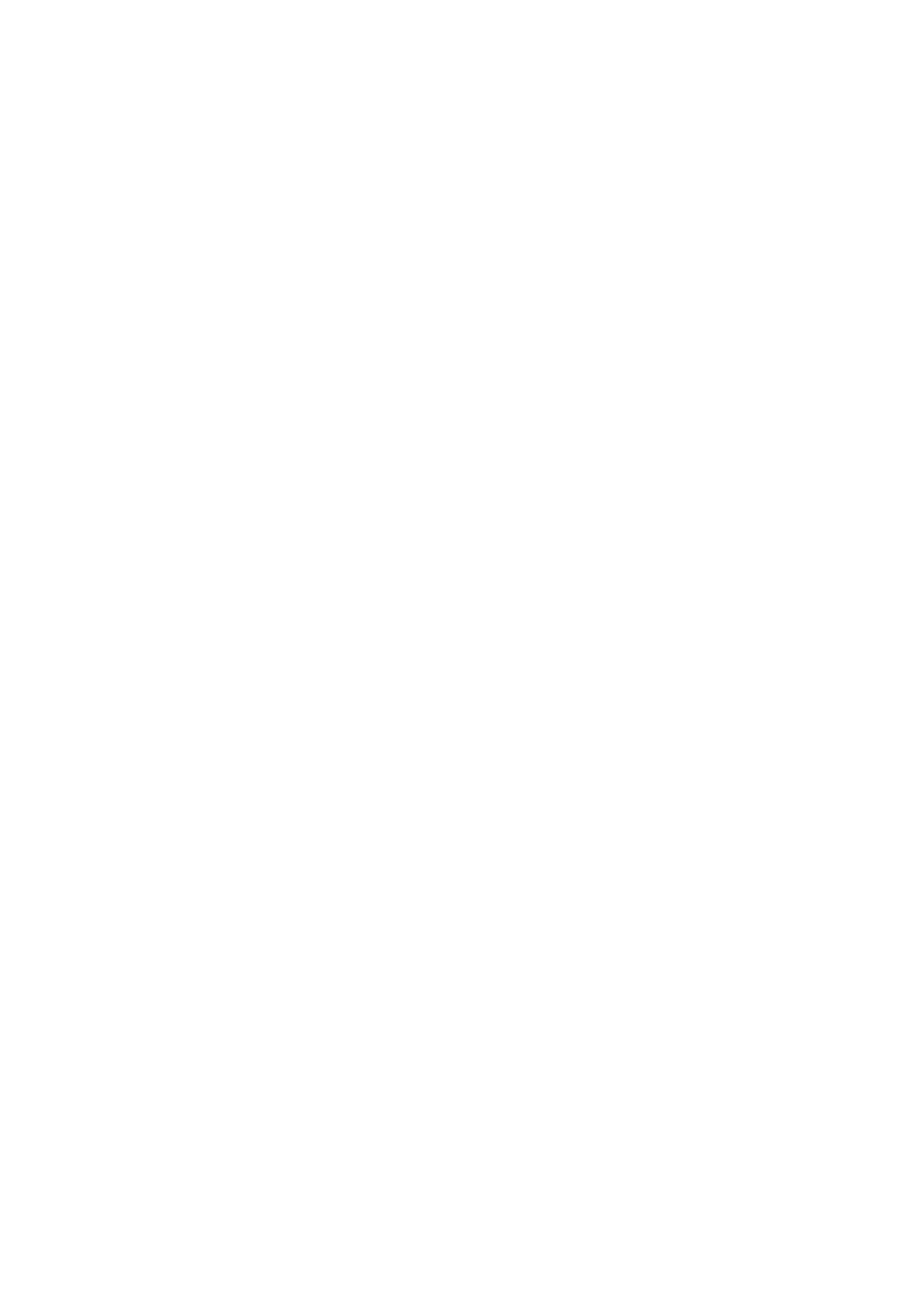# 5.1.2 Cllr. Danielle Twomey, received on 16<sup>th</sup> February 2021.

"That this Municipal District request that the Pilmore Cottages access road be immediately taken in charge and in the meantime that the erosion of this road be looked at with a view to strengthening the road with rock armour and remove the backfill that is causing the road to become impassable to residents in times of bad weather, as access to residents remains a serious health and safety issue".

All Members supported this motion.

Mr. Dave Clarke, Senior Executive Engineer informed the Members that while the access road to Pilmore Cottages is on land in the ownership of Cork County Council the road is not a public road and gave the following synopsis on legislation under the Cork County Council Roads & Transportation SPC Policy on Taking in Charge of Roads completed under Local Improvement Schemes.

1. Introduction

The issue of taking in charge of a road following completion of a Local Improvement Scheme has arisen since the re-introduction of funding for such Schemes from the Department of Rural and Community Development in 2017 and again in 2018, and the completion of approved Schemes.

2. Legislation

(1) Roads Act 1993 (Section 11) - Declaration of Public Roads.

Section 11 (1) of the Roads Act 1993 states that:

a. A road authority may, by order, declare any road over which a public right of way exists to be a public road, and every such road shall be deemed to be a public road and responsibility for its maintenance shall lie on the road authority.

b. Where a road authority proposes to declare a road to be a public road the Road Authority shall:

i. satisfy itself that the road is of general public utility

ii. consider the financial implications for the authority of the proposed declaration

iii. publish in one or more newspapers circulating in the area where the road which it is proposed to declare to be a public road is located a notice indicating the times at which, the period (which shall be not less than one month) during which and the place where a map showing such road may be inspected and stating that objections or representations may be made in writing to the road authority in relation to such declaration before a specified date (which shall be not less than two weeks after the end of the period for inspection),

iv. consider any objections or representations made to it and not withdrawn

c. The consideration of objections or representations and the making of an order shall be Reserved Functions.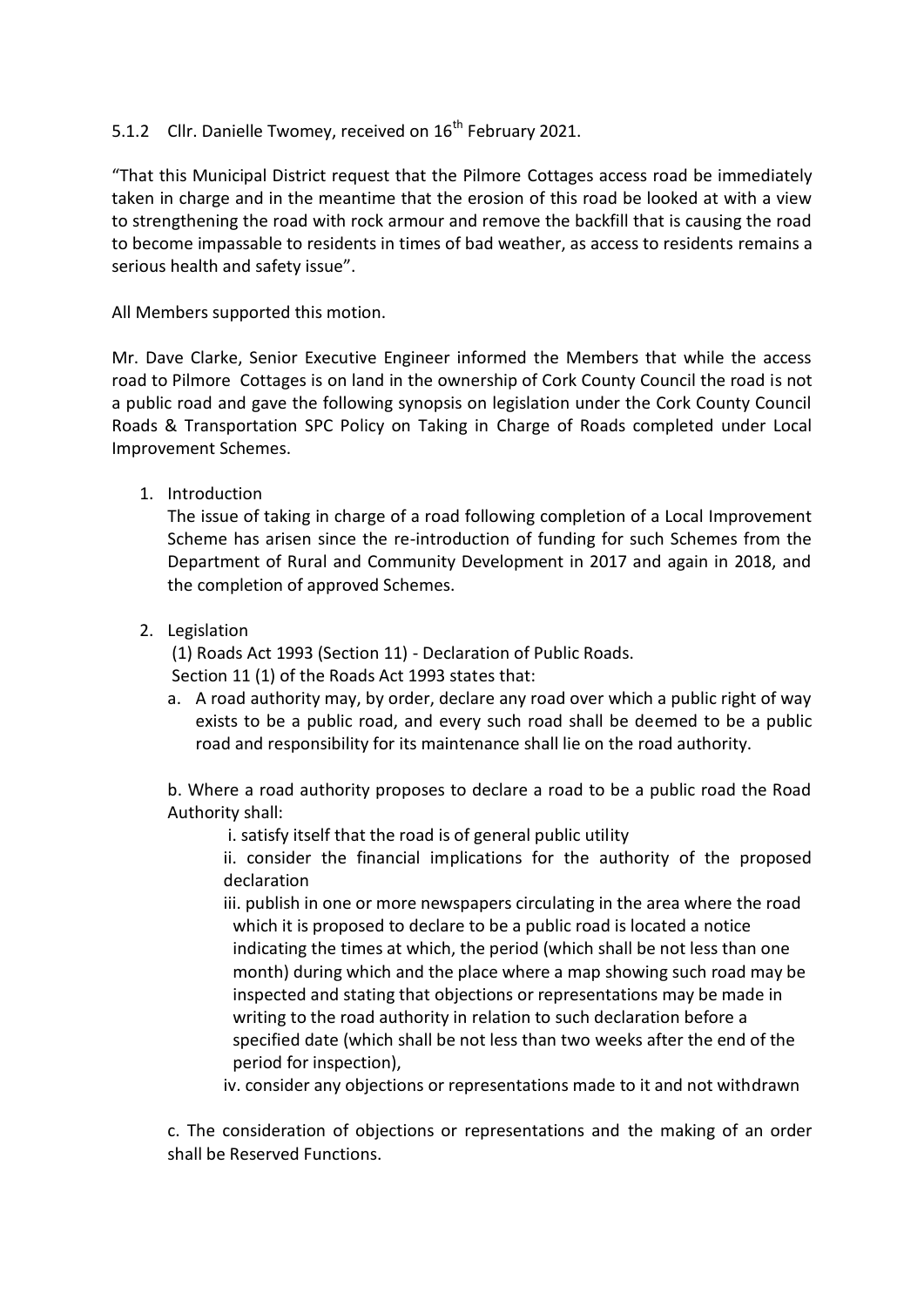(2) Local Government Act 2001 ( Section 81) - Assistance towards Non-Public Roads Section 81 (1) - 'Non public road' means a road which is not a public road, within the meaning of the Roads Act 1993

Under the Roads Act 1993, a 'public road' means a road over which a public right of way exists and the responsibility for the maintenance of which lies on a Road Authority.

Section 81 (2) – the Minister may make a grant to a Road Authority in relation to assistance by the Authority towards the construction or improvement of non-public roads in its functional area.

Section 81 (3) - A Road Authority may provide assistance by way of the carrying out of works, a financial contribution or otherwise towards the construction or improvement of an eligible non-public road, subject to Grant funding being available.

Section 81 (4) - Assistance by a Road Authority under this Section shall be –

(a) conditional on a prior written agreement by the parties concerned with the Road Authority and a financial contribution by such parties, and

(b) subject to such other terms and conditions as the Minister may consider appropriate. These are set out in the Memorandum for Local Improvement Scheme dated February 2002 and recent Circulars from the Department of Rural and Community Development in 2017 and 2018, offering funding for such Schemes.

Section 81 (5) – The provision of assistance by a Road Authority under this Section does not make the Authority liable for the maintenance of the non-public road in question nor impose any other duties or liabilities on the Authority in respect of such road.

#### Policy

(1) The taking in charge of a road following completion of a Local Improvement Scheme on it will only be considered on foot of a written request signed by all the relevant applicants and landowners for the Local Improvement Scheme and /or a request from a State Agency to maintain access to a recreation facility.

(2) The Local Improvements Scheme Memorandum February, 2002, which all scheme applicants accept in signing up for a scheme to proceed, states that the applicants (and other users) will, when the project is completed, thereafter maintain the work in good order and repair at their own charge and expense, and that the carrying out of any further works will not involve any liability on the part of the Council for subsequent maintenance. The making of an application for a Local Improvement Scheme and its acceptance by the local authority will constitute an agreement for the purpose of Section 81(4)(a) of Local Government Act, 2001.

The Engineer informed the Members that should the residents wish to pursue with the request to take in charge the road, a written application to Cork County Council should be made.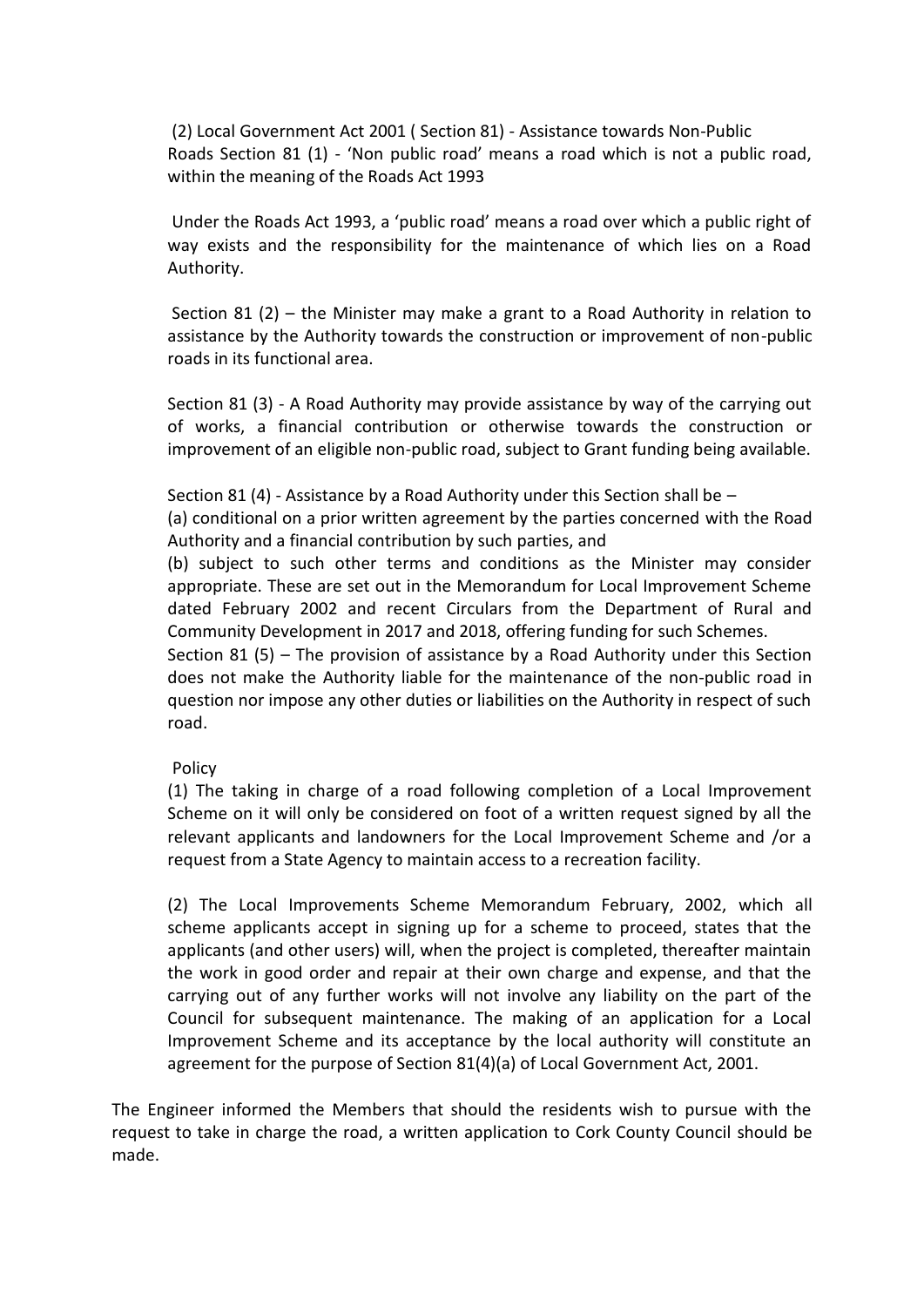Cllr. McCarthy stated that the residents are aware of this have come together to sign a petition to have the road Taken in Charge. Cllr. McCarthy asked if they need to go through the LIS application scheme first.

The Engineer informed the Members that the application has to be made first, the road will then need to be inspected to make sure it is up to standard as one of the criteria the Taking in Charge of roads is that it will not incur any liability to Cork County Council.

5.1.4 Cllr. Mary Linehan Foley, received on 16<sup>th</sup> February 2021.

"Asking that signage and a bollard be put on Murphy's lane (lane way by Market Square, or Supermacs lane as cars are driving up".

Mr. Dave Clarke, Senior Executive Engineer informed the Members that the installation of a removable bollard would be the solution for this laneway.

5.1.5 Cllr. Mary Linehan Foley, received on 16<sup>th</sup> February 2021.

"Asking for lock / gate to be erected at the pier head or CCTV as lots of equipment is being stolen or burnt belonging to fishermen , and could we get costings on a landing crane to help land fisherman's catch, also could all drains be cleared here as they are flooding over the last number of months".

Cllr. Hegarty fully supported this motion.

Helen Mulcahy, A/ Municipal District Officer informed the Members Cork County Council has no funding to match Government grants for these works and stated that the Conservation Officer would not be in agreement with this equipment being placed on the Pier Head as it is in an architectural sensitive area of the town.

Cllr. Hegarty suggested sending the motion to Coastal Management.

Cllr. Linehan Foley asked if the Gardai could be notified through the East Cork Municipal District Office to patrol this area and investigate same.

5.1.6 Cllr. Mary Linehan Foley, received on 16<sup>th</sup> February 2021.

"Asking for update on permanent reinstatement of works due from Irish Water, and that they liaise with Cork County Council ASAP on works on roads in East Cork area".

Cllr. Hegarty seconded this motion.

Cllr. Hegarty informed the Members that reinstatement works carried out by contractors hired by Irish Water is the cause of these problems and requested that a representative from Irish Water attend a future meeting of the East Cork Municipal District.

5.1.7 Cllr. Michael Hegarty, received on 22nd February 2021.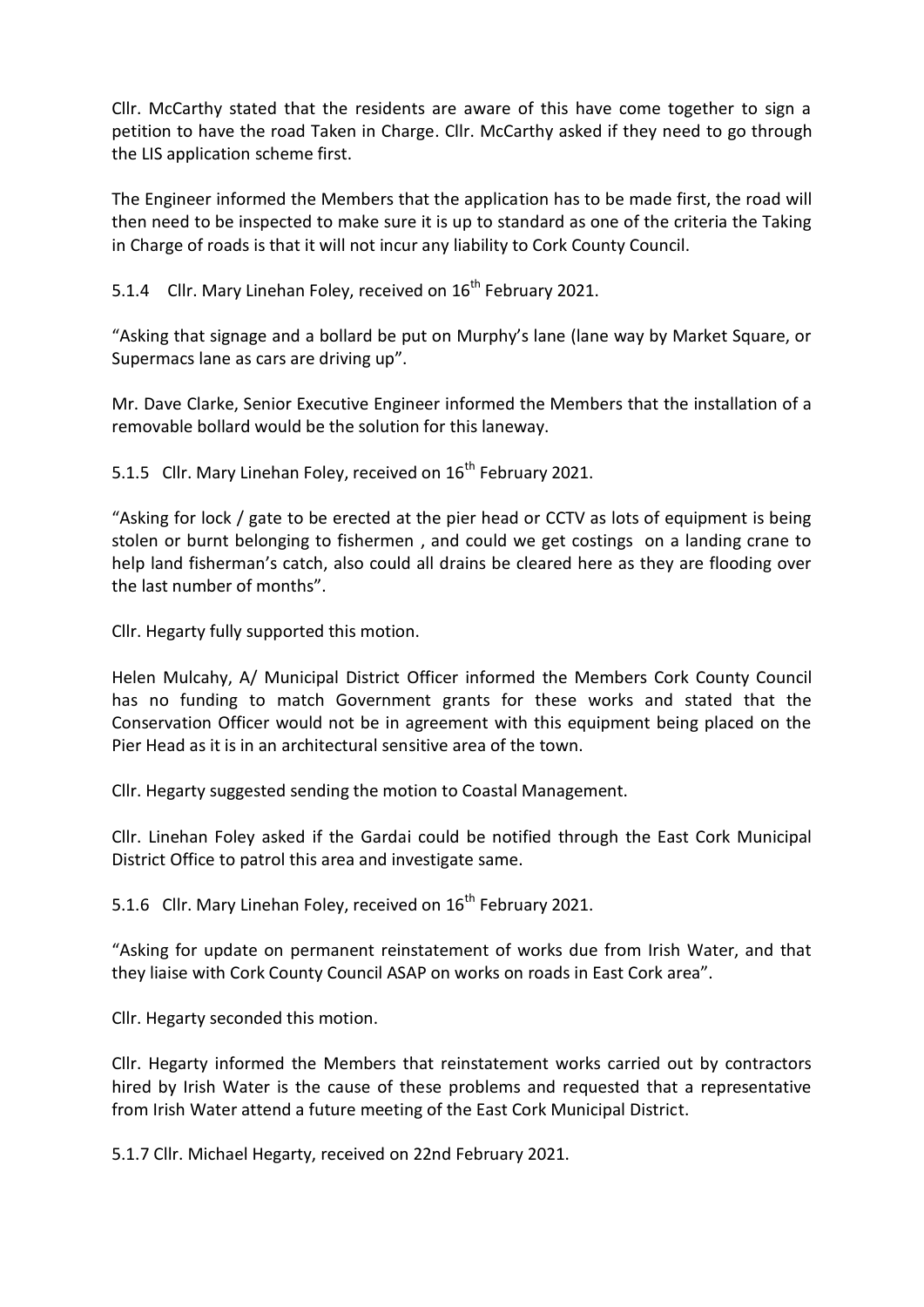"Condition of roadway at Main Street, Ballycotton, deteriorating at a rapid pace, and also update from the County Engineers and Coastal section re: the recent concerns raised regarding Ballycotton Pier"'

Cllr. McCarthy seconded this motion.

Mr. Seán O' Callaghan, Senior Executive Engineer informed the Members that there is no update on the Ballycotton Pier presently and stated that he has emailed the County Engineer last Friday but he was out of the office. The Senior Executive Officer informed the Members that as soon as he receives an update on same he will circulate it to the Members.

In relation to the roadway at Main Street, Ballycotton, Mr. Dave Clarke, Senior Executive Engineer informed the Members that any repairs necessary will be carried out on a priority basis.

5.1.8 Cllr. Michael Hegarty, received on 22<sup>nd</sup> February, 2021.

"Road from Upper Garryvoe towards Ballybutler going towards Kilcredan Cemetery and Kilcredan School in a dangerous condition in certain sections".

Mr. Paul Murray, Executive Engineer informed the Members that there are a number of springs on this road which need to be diverted and he will investigate this matter further, in the meantime the Engineer informed the Members that the patcher has been on this road recently repairing potholes.

5.1.9 Cllr. Michael Hegarty, received on 22<sup>nd</sup> February 2021.

"That the road in Glenbower View built over 40 years be properly blacktopped and surface dressed".

Mr. Dave Clarke, Senior Executive Engineer informed the Members that he will add these works to the candidate list for resurfacing programmes.

5.1.10 Cllr. Liam Quaide, received on 23<sup>rd</sup> February, 2021.

"That the Municipal Council request time-frames from Irish Water for a waste water treatment scheme for Saleen Village. The current septic tank for the village is inadequate and causing environmental hazards".

Cllrs. Twomey and Hegarty seconded this motion.

Cllr. Twomey informed the Members that she had attended a public meeting with Irish Water in 2018 in Saleen National School and were informed that funding was in place to carry out these works, Cllr. Twomey informed the Members that she had followed up on same through email in February last and was informed that the scheme had been put on the back burner.

Cllr. Twomey proposed that Cllr. Quaide's motion be amended requesting where funding had gone.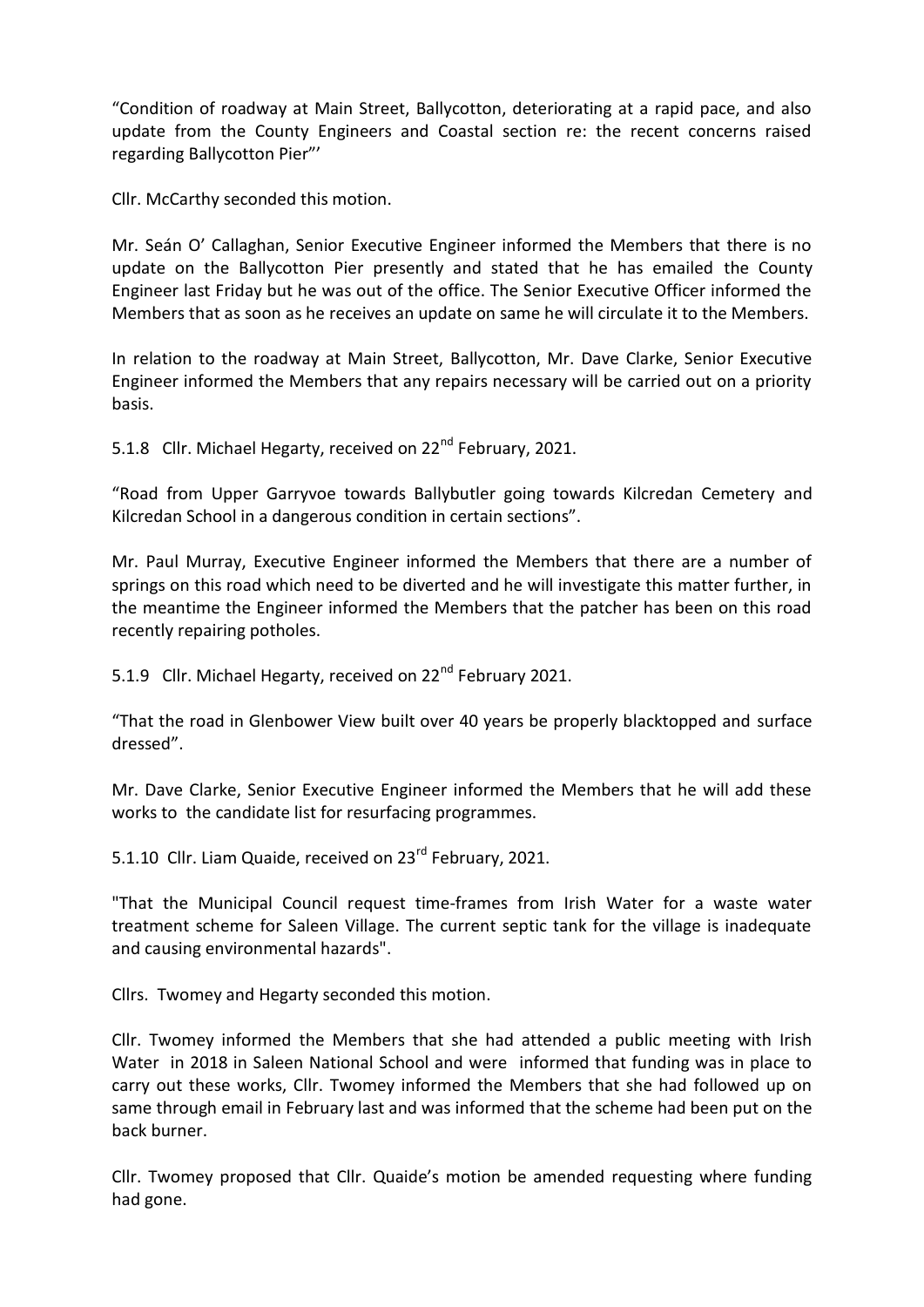Cllr. Quaide agreed with this proposal.

5.1.11 Cllr. Liam Quaide, received on 23rd February, 2021.

"That the Municipal Council write to the HSE-South Chief Officer to appeal for a COVID-19 vaccination centre to be located in East Cork".

Cllr. Hegarty seconded this motion and proposed that it be forwarded to South Chief Officer of the HSE.

5.1.12 Cllr. Liam Quaide, received on 23<sup>rd</sup> February, 2021.

"That the Municipal Council would request a direct point of contact with an allocated officer from companies maintaining street-lamps in housing estates where developers are no longer responsible and where the estates have not yet been taken in charge by the Council".

All Members were in agreement with this motion.

5.1.13 Cllr. Susan McCarthy, received on 23<sup>rd</sup> February, 2021.

"That Council make good to footpaths and road surface within Riversfield Estate. I have requested this in the past and the surfaces have deteriorated significantly since then".

Cllr. Hegarty seconded this motion.

Janette Kenny, Executive Engineer informed the Members that potholes have been filled in this area last Thursday and stated the road has been measured for costings and the footpaths will be inspected in due course.

5.1.14 Cllr. Susan McCarthy, received on 23<sup>rd</sup> February, 2021.

"That the Ballintubber road speed limit be reduced to 60 kph during the next review. It is currently 50kph at one section and increases to 80 kph but this road is populated with a number of private homes which necessitates drivers to reduce speed".

Cllr. Hegarty seconded this motion.

Mr. Dave Clarke, Senior Executive Engineer informed the Members that he will forward this request to Road Management for review under the ministerial guidelines in accordance with the next speed limit review.

5.1.15 Cllr. Susan McCarthy, received on 23<sup>rd</sup> February, 2021.

"Looking for update on the road towards Ballyannan Woods. If it could be considered for LIS scheme this year and that the process of taking in charge could then be investigated in order to maintain it for users of the woods into the future".

Cllr. Hegarty seconded this motion.